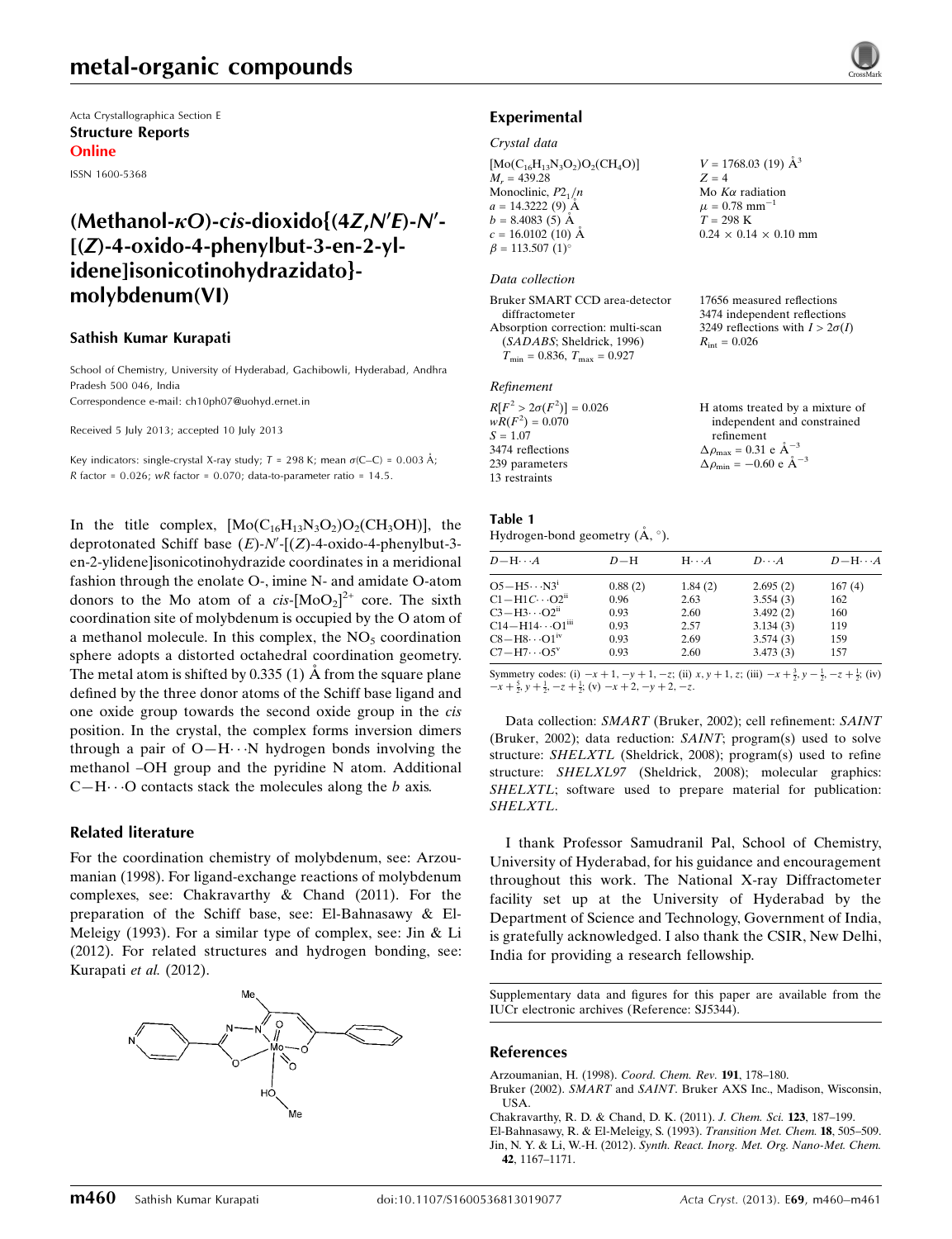[Kurapati, S. K., Ugandhar, U., Maloth, S. & Pal, S. \(2012\).](https://scripts.iucr.org/cgi-bin/cr.cgi?rm=pdfbb&cnor=sj5344&bbid=BB6) Polyhedron, 42, 161– [167.](https://scripts.iucr.org/cgi-bin/cr.cgi?rm=pdfbb&cnor=sj5344&bbid=BB6)

Sheldrick, G. M. (1996). SADABS. University of Göttingen, Germany. [Sheldrick, G. M. \(2008\).](https://scripts.iucr.org/cgi-bin/cr.cgi?rm=pdfbb&cnor=sj5344&bbid=BB8) Acta Cryst. A64, 112–122.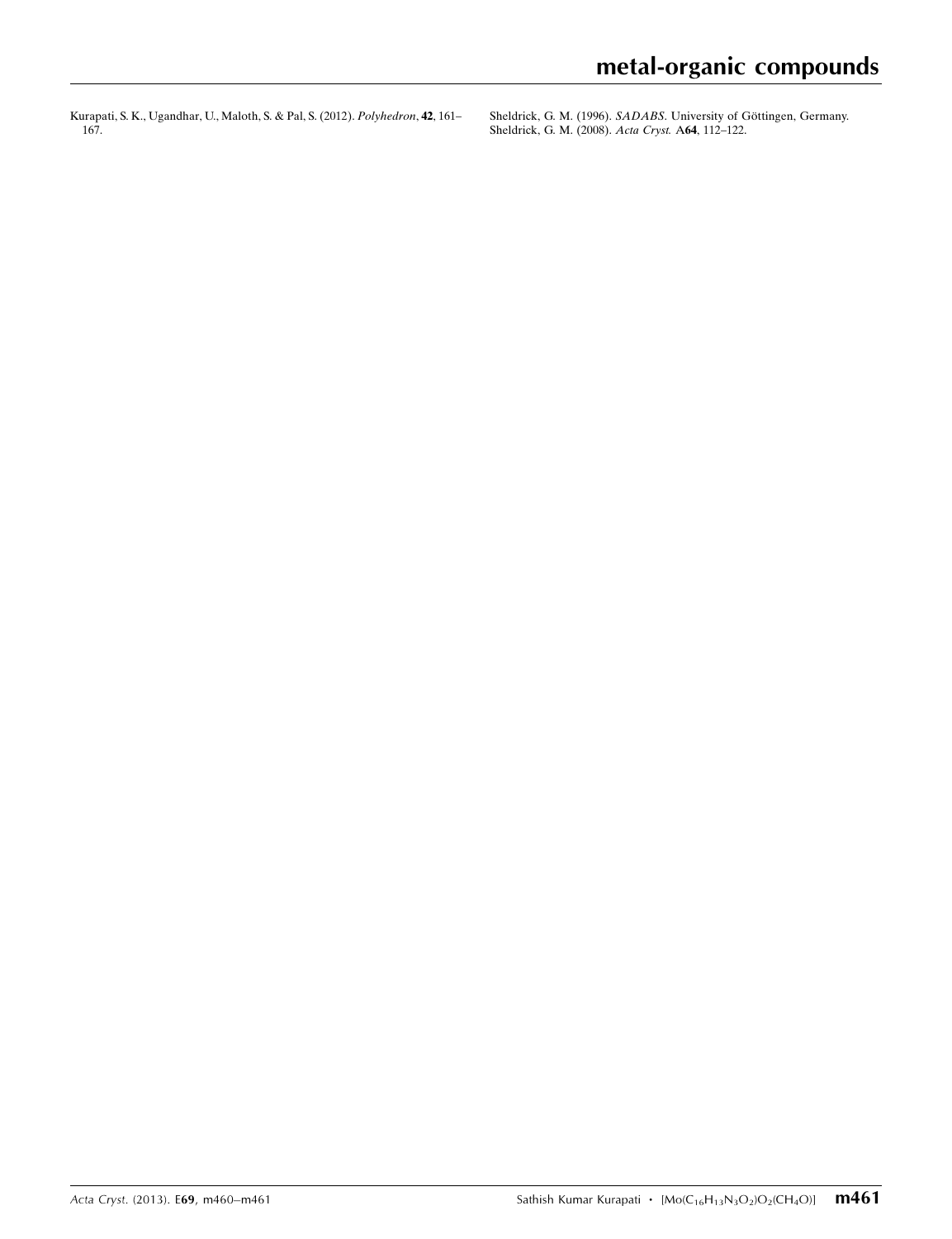# **supporting information**

*Acta Cryst.* (2013). E**69**, m460–m461 [doi:10.1107/S1600536813019077]

# **(Methanol-***κO***)-***cis***-dioxido{(4***Z***,***N***′***E***)-***N***′-[(***Z***)-4-oxido-4-phenylbut-3-en-2-ylidene]isonicotinohydrazidato}molybdenum(VI)**

## **Sathish Kumar Kurapati**

## **S1. Comment**

The coordination chemistry of *cis*-dioxomolybdenum complexes has acquired significant interest due to their catalytic ability in various organic oxidation reactions (Arzoumanian, 1998). The title complex described here was synthesized as part of our investigation into ligand exchange reactions of  $[MoO<sub>2</sub>(acac)<sub>2</sub>]$  with various Schiff-bases derived from acid hydrazides (Chakravarthy & Chand, 2011). In the present work we have used the Schiff base (*E*)-*N*′-((*Z*)-4-hydroxy-4 phenylphenylbut-3-en-2-ylidene)isonicotinohydrazide. In the title complex, the doubly deprotonated Schiff-base is coordinated to the molybdenum atom of a *cis*-[MoO<sub>2</sub>]<sup>+2</sup> core, in a meridional fashion. The distorted octahedral NO<sub>5</sub> coordination sphere around the molybdenum atom comprises two *cis* oxo groups, the ONO donor atoms of the pincer like Schiff base ligand and the O-atom of a neutral methanol molecule. The shortening of the Mo1—O1, 1.6923 (17)Å, bond distance compared to Mo1—O2, 1.7010 (14)Å, is perhaps due to the shift of the molybdenum atom from the (ONO)O square plane made up of the donor atoms of the deprotonated Schiff-base (O3,N1&O4) and O2. The Mo1 atom is displaced by 0.335 (1) Å towards O1. The Mo1–O5, 2.3649 (17) Å, and Mo1—N1, 2.2421 (16) Å, bonds are significantly longer than Mo1—O3, 1.9470 (13) Å, and Mo1—O4, 1.9951 (13) Å, which may be associated with the *trans* effect imposed by the two oxo groups. In the complex the Schiff-base is planar apart from the phenyl ring of benzoylacetone fragment which makes a dihedral angle of  $36.93\,(6)^\circ$  with the best fit plane through the remaining nonhydrogen atoms of the Schiff base ligand.

In solid state, charge assisted intermolecular hydrogen bonding involving of methanol-OH (O5) and the pyridine-N (N3) (O—H···N) leads to formation of discrete dimeric units of the title complex (Fig.2). As a result of our investigation for other short contacts in the crystal lattice, we found five types of C—H···O contacts. In the C—H···O interactions, the H···A distances lie in the range 2.57–2.63 Å, Table 1 and together with the O—H···N hydrogen bond stack the molecules along the *b* axis.

## **S2. Experimental**

The Schiff-base was prepared according to a literature method (El-Bahnasawy & El-Meleigy, 1993). The title complex was prepared following our previously reported method (Kurapati *et al.*, 2012). Solid [MoO<sub>2</sub>(acac)<sub>2</sub>] (0.1 mmol) was added to a hot methanol solution of the Schiff-base (0.1 mmol in 25 mL), and the mixture was heated on water bath for 30 minutes. The resulting bright red solution was slowly cooled to room temperature. After one day, red colored block shaped crystals were collected by filtration (Yield: 82%). One of the these crystals was used for the X-ray structural analysis.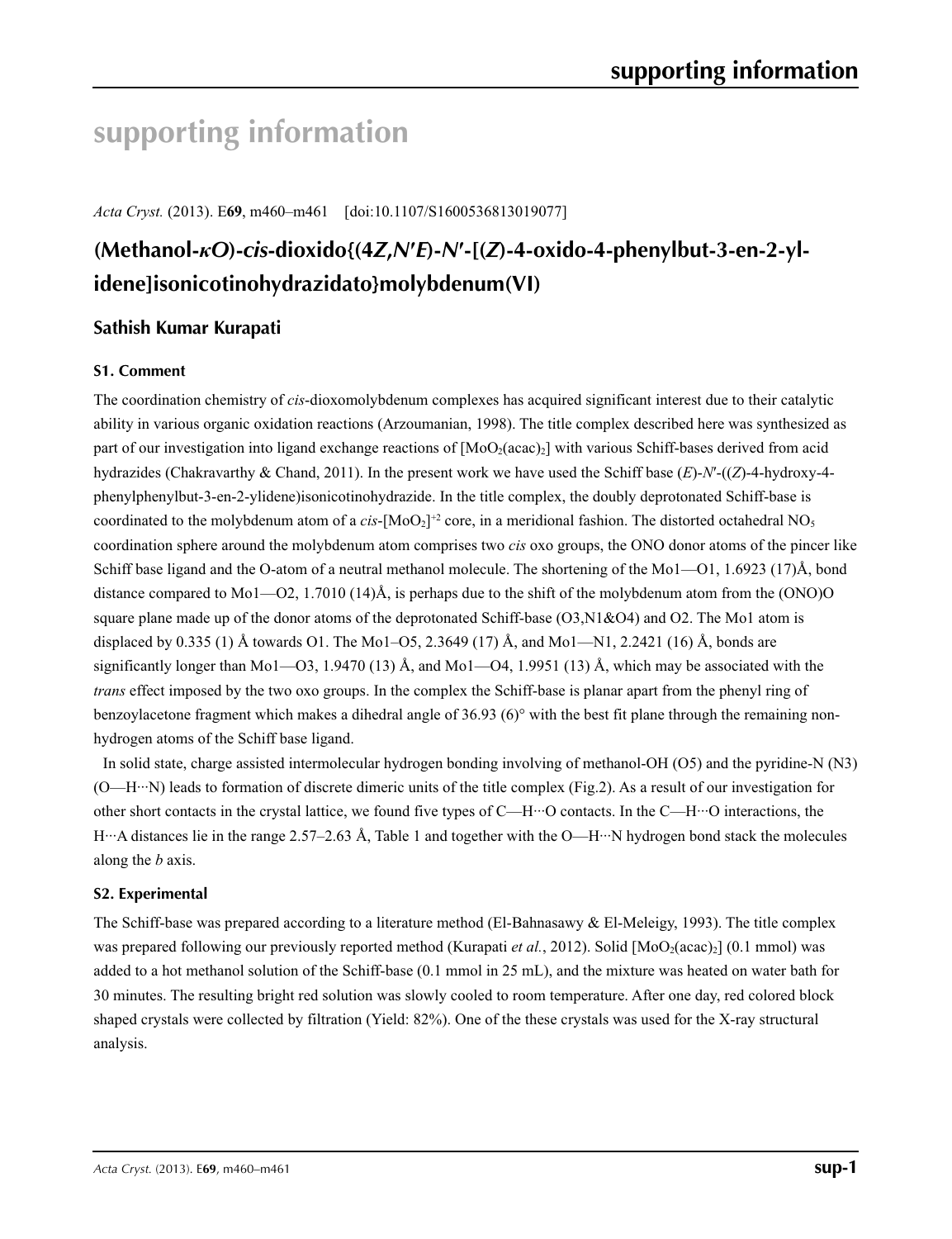## **S3. Refinement**

All non-hydrogen atoms were refined using anisotropic thermal parameters. All hydrogen atoms bound to carbon were positioned geometrically and refined using a riding model. The H5 bound of the methanol OH group was located in a



## **Figure 1**

ORTEP plot of the title complex with 30% probability ellipsoids and atom-labelling scheme.



## **Figure 2**

A hydrogen-bonded dimer formed through O–H···N hydrogen bonds.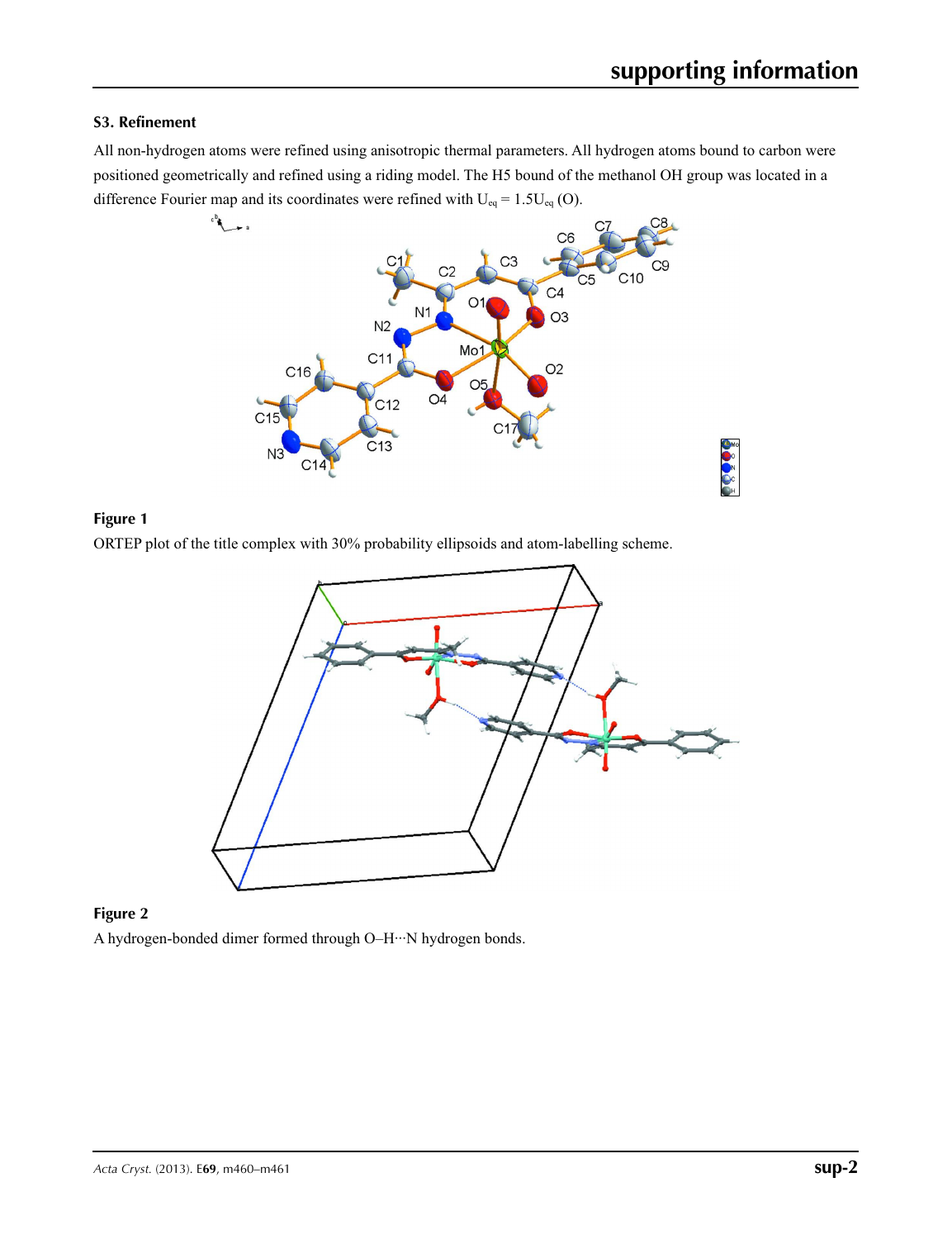

#### **Figure 3**

Crystal packing in the title compound viewed along the *b* axis.

#### **(Methanol-***κO***)-***cis***-dioxido{(4***Z***,***N***′***E***)-***N***′-[(***Z***)-4-oxido-4-phenylbut-3-en-2-**

#### **ylidene]isonicotinohydrazidato}molybdenum(VI)**

#### *Crystal data*

 $[Mo(C_{16}H_{13}N_3O_2)O_2(CH_4O)]$  $M_r = 439.28$ Monoclinic,  $P2_1/n$ Hall symbol: -P 2yn  $a = 14.3222(9)$  Å  $b = 8.4083(5)$  Å  $c = 16.0102$  (10) Å  $\beta$  = 113.507 (1)<sup>o</sup>  $V = 1768.03(19)$  Å<sup>3</sup>  $Z = 4$ 

#### *Data collection*

| Bruker SMART CCD area-detector           |
|------------------------------------------|
| diffractometer                           |
| Radiation source: fine-focus sealed tube |
| Graphite monochromator                   |
| $\varphi$ and $\omega$ scans             |
| Absorption correction: multi-scan        |
| (SADABS; Sheldrick, 1996)                |
| $T_{\min}$ = 0.836, $T_{\max}$ = 0.927   |

#### *Refinement*

Refinement on *F*<sup>2</sup> Least-squares matrix: full  $R[F^2 > 2\sigma(F^2)] = 0.026$  $wR(F^2) = 0.070$  $S = 1.07$ 3474 reflections 239 parameters 13 restraints

 $F(000) = 888$  $D_x = 1.650$  Mg m<sup>-3</sup> Mo *Kα* radiation, *λ* = 0.71073 Å Cell parameters from 6758 reflections  $\theta$  = 2.4–26.0°  $\mu = 0.78$  mm<sup>-1</sup>  $T = 298 \text{ K}$ Block, red  $0.24 \times 0.14 \times 0.10$  mm

17656 measured reflections 3474 independent reflections 3249 reflections with  $I > 2\sigma(I)$  $R_{\text{int}} = 0.026$  $\theta_{\text{max}} = 26.0^{\circ}, \theta_{\text{min}} = 2.5^{\circ}$  $h = -17 \rightarrow 17$  $k = -10 \rightarrow 10$ *l* = −19→19

Primary atom site location: structure-invariant direct methods Secondary atom site location: difference Fourier map Hydrogen site location: inferred from neighbouring sites H atoms treated by a mixture of independent and constrained refinement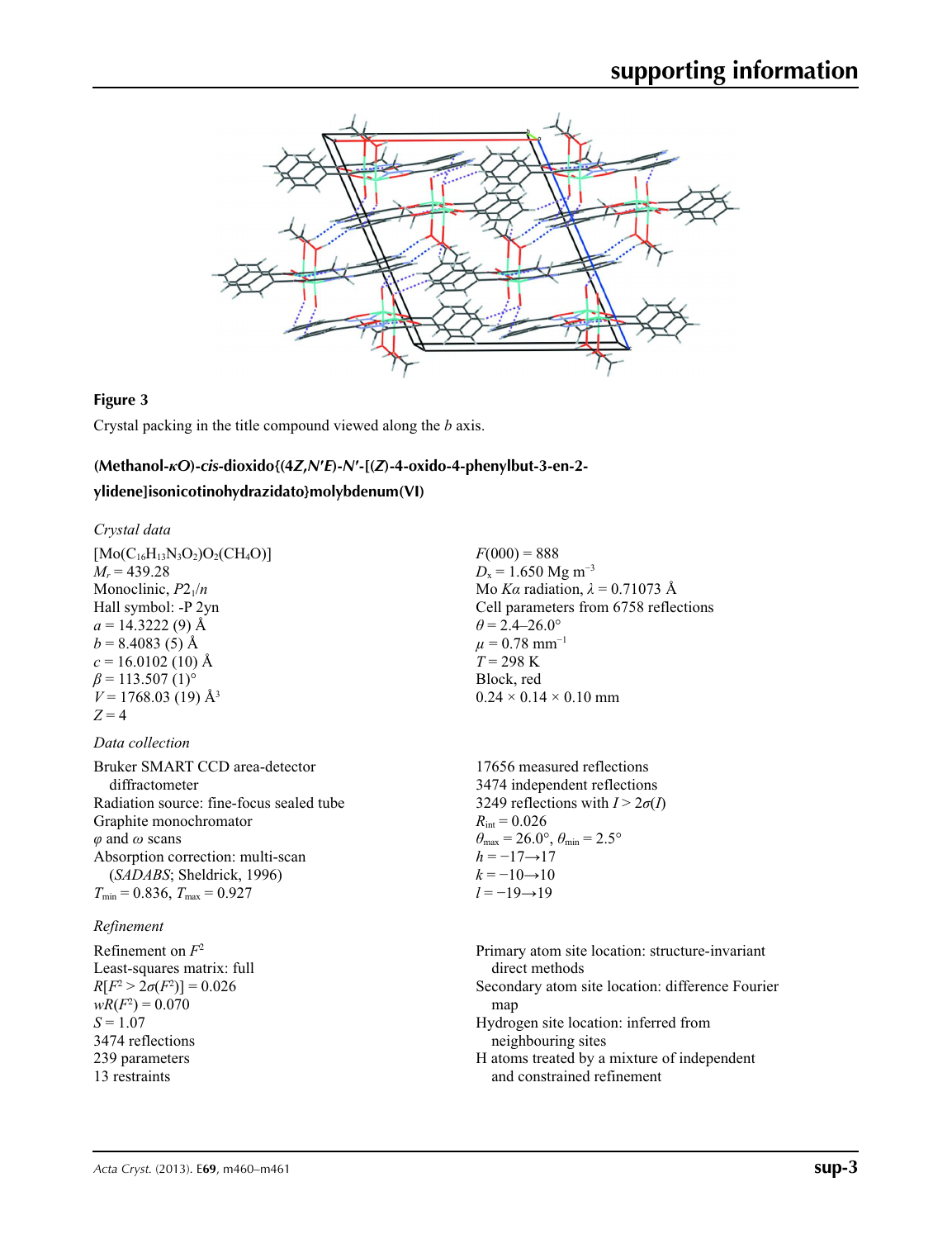$w = 1/[\sigma^2 (F_o^2) + (0.0412P)^2 + 0.6642P]$ where  $P = (F_o^2 + 2F_c^2)/3$  $(\Delta/\sigma)_{\text{max}} = 0.002$ 

Δ*ρ*max = 0.31 e Å−3  $\Delta \rho_{\text{min}} = -0.60 \text{ e A}^{-3}$ 

## *Special details*

**Experimental**. Selected IR data (cm<sup>-1</sup>): 3443 ( $v_{\text{C}-H}$ ), 1610 ( $v_{\text{C-N}}$ ), 935 and 906 ( $v_{\text{cis-MoO2}}$ ). UV-Vis data ( $\lambda_{\text{max}}$  (nm) (103 *x* E (*M*-1 cm-1))): 445(5.019), 322(7.519), 272 (9.431). 1H NMR data (*δ* (p.p.m.) (J (Hz))): 2.507(s, 3H, H1), 6.114 (s, 1H, H3),7.737 (1.6)(d, 2H, H6&H10), 7.390(m, 3H, H7, H8&H9), 3.307 (s, 3H, H17), 7.856 (5.6) (d, 2H, H13&H16), 8.636(s, 2H, H15&H14) and 3.130 (sb, 1H, H5(Mo—OH—Me)).

**Geometry**. All e.s.d.'s (except the e.s.d. in the dihedral angle between two l.s. planes) are estimated using the full covariance matrix. The cell e.s.d.'s are taken into account individually in the estimation of e.s.d.'s in distances, angles and torsion angles; correlations between e.s.d.'s in cell parameters are only used when they are defined by crystal symmetry. An approximate (isotropic) treatment of cell e.s.d.'s is used for estimating e.s.d.'s involving l.s. planes.

**Refinement**. Refinement of  $F^2$  against ALL reflections. The weighted *R*-factor  $wR$  and goodness of fit *S* are based on  $F^2$ , conventional *R*-factors *R* are based on *F*, with *F* set to zero for negative  $F^2$ . The threshold expression of  $F^2 > \sigma(F^2)$  is used only for calculating *R*-factors(gt) *etc*. and is not relevant to the choice of reflections for refinement. *R*-factors based on *F*<sup>2</sup> are statistically about twice as large as those based on *F*, and *R*- factors based on ALL data will be even larger.

*Fractional atomic coordinates and isotropic or equivalent isotropic displacement parameters (Å<sup>2</sup>)* 

|                | $\boldsymbol{x}$ | $\mathcal V$ | Z            | $U_{\rm iso}*/U_{\rm eq}$ |  |
|----------------|------------------|--------------|--------------|---------------------------|--|
| Mo1            | 0.897513(11)     | 0.554260(18) | 0.172801(12) | 0.03495(8)                |  |
| O2             | 0.93687(11)      | 0.37519(17)  | 0.14943(11)  | 0.0500(4)                 |  |
| O <sub>4</sub> | 0.75394(10)      | 0.49574(17)  | 0.14826(10)  | 0.0395(3)                 |  |
| O <sub>3</sub> | 0.99506(10)      | 0.69615(15)  | 0.15438(11)  | 0.0437(3)                 |  |
| O <sub>1</sub> | 0.94126(13)      | 0.56206(17)  | 0.28773(11)  | 0.0506(4)                 |  |
| N <sub>3</sub> | 0.38179(14)      | 0.4684(2)    | 0.07876(13)  | 0.0473(4)                 |  |
| C12            | 0.58263(15)      | 0.5609(2)    | 0.12426(13)  | 0.0362(4)                 |  |
| C <sub>3</sub> | 0.93455(16)      | 0.9600(2)    | 0.14600(15)  | 0.0390(4)                 |  |
| H3             | 0.9517           | 1.0667       | 0.1462       | $0.047*$                  |  |
| N1             | 0.80704(11)      | 0.78010(18)  | 0.14665(11)  | 0.0353(3)                 |  |
| C4             | 1.00685(14)      | 0.8525(2)    | 0.15157(13)  | 0.0354(4)                 |  |
| N2             | 0.70566(12)      | 0.7596(2)    | 0.13494(11)  | 0.0394(4)                 |  |
| C11            | 0.68677(14)      | 0.6106(2)    | 0.13778(13)  | 0.0354(4)                 |  |
| C2             | 0.83391(16)      | 0.9256(2)    | 0.13986(14)  | 0.0364(4)                 |  |
| C7             | 1.2115(2)        | 1.0610(3)    | 0.10059(17)  | 0.0514(6)                 |  |
| H7             | 1.2177           | 1.1454       | 0.0656       | $0.062*$                  |  |
| C1             | 0.76117(19)      | 1.0617(2)    | 0.12404(18)  | 0.0496(6)                 |  |
| H1B            | 0.7114           | 1.0585       | 0.0624       | $0.074*$                  |  |
| H1C            | 0.7979           | 1.1603       | 0.1344       | $0.074*$                  |  |
| H1A            | 0.7277           | 1.0536       | 0.1652       | $0.074*$                  |  |
| C <sub>5</sub> | 1.10730(14)      | 0.8979(2)    | 0.15241(13)  | 0.0363(4)                 |  |
| C15            | 0.40852(16)      | 0.6216(3)    | 0.08732(17)  | 0.0536(6)                 |  |
| H15            | 0.3579           | 0.6976       | 0.0770       | $0.064*$                  |  |
| C13            | 0.55630(15)      | 0.4022(3)    | 0.11850(14)  | 0.0414(4)                 |  |
| H13            | 0.6055           | 0.3235       | 0.1296       | $0.050*$                  |  |
| C6             | 1.11753(17)      | 1.0265(3)    | 0.10187(15)  | 0.0454(5)                 |  |
| H <sub>6</sub> | 1.0613           | 1.0892       | 0.0690       | $0.054*$                  |  |
| C14            | 0.45571(15)      | 0.3623(3)    | 0.09603(15)  | 0.0473(5)                 |  |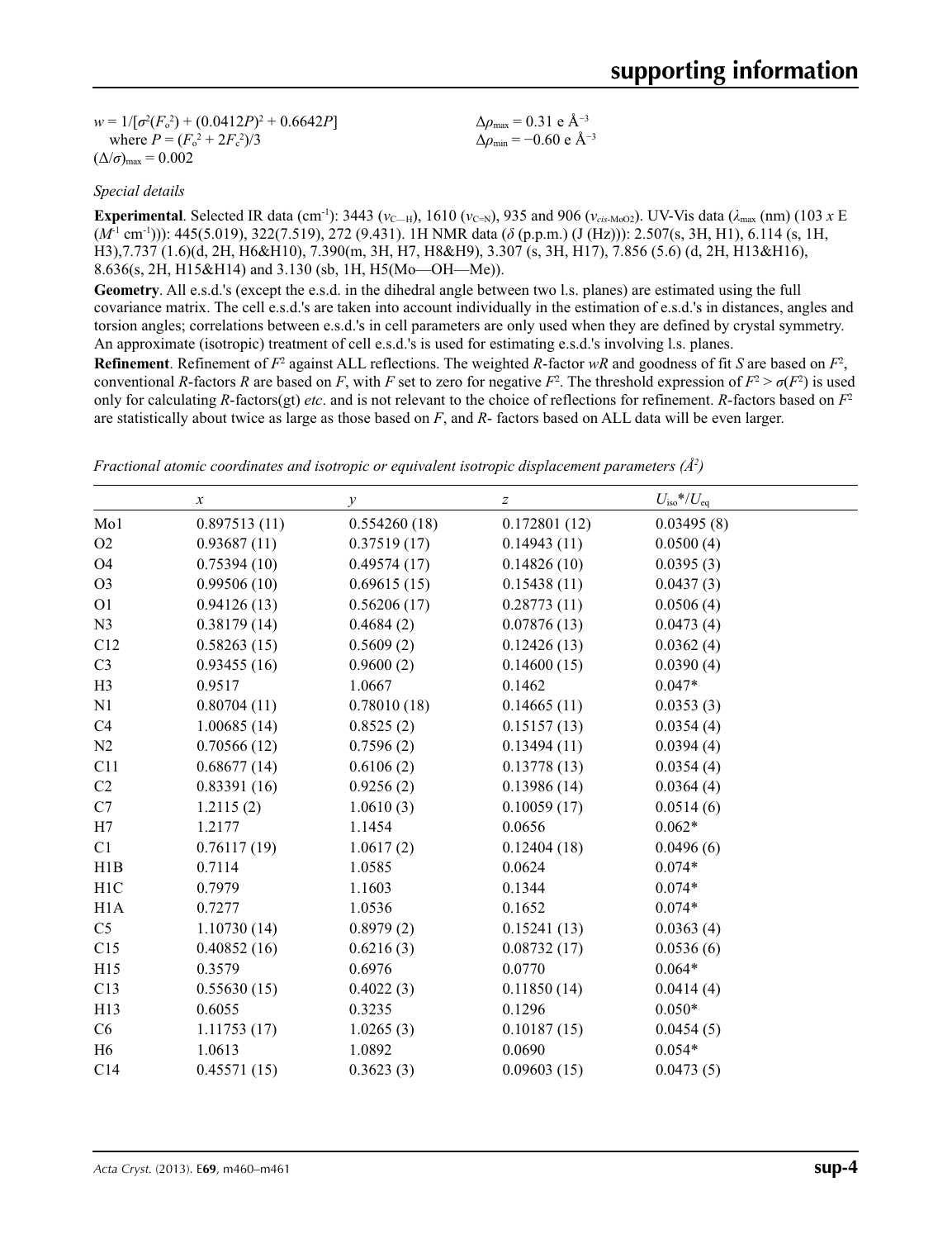| H <sub>14</sub>   | 0.4388      | 0.2550      | 0.0928       | $0.057*$  |
|-------------------|-------------|-------------|--------------|-----------|
| C10               | 1.19297(16) | 0.8094(3)   | 0.20242(14)  | 0.0440(5) |
| H10               | 1.1872      | 0.7231      | 0.2364       | $0.053*$  |
| C8                | 1.29577(18) | 0.9716(3)   | 0.15064(16)  | 0.0495(5) |
| H8                | 1.3586      | 0.9951      | 0.1493       | $0.059*$  |
| C9                | 1.28662(16) | 0.8474(3)   | 0.20263(16)  | 0.0506(5) |
| H9                | 1.3438      | 0.7888      | 0.2381       | $0.061*$  |
| C16               | 0.50678(16) | 0.6730(3)   | 0.11063(16)  | 0.0509(5) |
| H <sub>16</sub>   | 0.5222      | 0.7810      | 0.1172       | $0.061*$  |
| O <sub>5</sub>    | 0.81999(11) | 0.57741(18) | 0.01232(11)  | 0.0444(3) |
| C17               | 0.8607(2)   | 0.5129(4)   | $-0.0480(2)$ | 0.0728(8) |
| H17B              | 0.8160      | 0.5370      | $-0.1097$    | $0.109*$  |
| H17A              | 0.8670      | 0.3997      | $-0.0402$    | $0.109*$  |
| H <sub>17</sub> C | 0.9265      | 0.5585      | $-0.0350$    | $0.109*$  |
| H <sub>5</sub>    | 0.7536(14)  | 0.568(4)    | $-0.010(3)$  | $0.109*$  |
|                   |             |             |              |           |

*Atomic displacement parameters (Å2 )*

|                | $U^{11}$    | $U^{22}$    | $U^{33}$    | $U^{12}$      | $U^{13}$   | $U^{23}$      |
|----------------|-------------|-------------|-------------|---------------|------------|---------------|
| Mo1            | 0.02528(11) | 0.02513(11) | 0.05026(13) | $-0.00067(5)$ | 0.01066(8) | 0.00289(6)    |
| O2             | 0.0398(8)   | 0.0297(7)   | 0.0768(11)  | 0.0036(6)     | 0.0193(7)  | 0.0016(7)     |
| <b>O4</b>      | 0.0278(7)   | 0.0312(7)   | 0.0575(9)   | $-0.0013(6)$  | 0.0150(6)  | 0.0030(6)     |
| O <sub>3</sub> | 0.0312(7)   | 0.0285(7)   | 0.0707(10)  | $-0.0037(5)$  | 0.0197(7)  | 0.0010(6)     |
| O <sub>1</sub> | 0.0405(9)   | 0.0504(10)  | 0.0525(9)   | $-0.0017(6)$  | 0.0096(7)  | 0.0038(6)     |
| N <sub>3</sub> | 0.0310(9)   | 0.0614(12)  | 0.0498(10)  | $-0.0027(8)$  | 0.0164(8)  | $-0.0002(8)$  |
| C12            | 0.0290(10)  | 0.0439(11)  | 0.0356(10)  | $-0.0022(7)$  | 0.0126(8)  | $-0.0015(7)$  |
| C <sub>3</sub> | 0.0393(11)  | 0.0275(10)  | 0.0500(12)  | $-0.0047(7)$  | 0.0175(9)  | 0.0000(8)     |
| N <sub>1</sub> | 0.0290(7)   | 0.0305(8)   | 0.0452(9)   | $-0.0007(6)$  | 0.0136(7)  | $-0.0005(7)$  |
| C <sub>4</sub> | 0.0342(10)  | 0.0306(9)   | 0.0378(9)   | $-0.0063(7)$  | 0.0104(8)  | 0.0001(7)     |
| N2             | 0.0298(8)   | 0.0363(9)   | 0.0519(9)   | 0.0001(7)     | 0.0163(7)  | $-0.0013(7)$  |
| C11            | 0.0293(9)   | 0.0371(10)  | 0.0387(10)  | 0.0006(8)     | 0.0121(8)  | 0.0001(8)     |
| C <sub>2</sub> | 0.0381(11)  | 0.0298(9)   | 0.0395(10)  | 0.0017(7)     | 0.0137(8)  | 0.0000(7)     |
| C7             | 0.0553(15)  | 0.0464(13)  | 0.0554(14)  | $-0.0179(10)$ | 0.0251(12) | 0.0006(9)     |
| C1             | 0.0479(13)  | 0.0327(11)  | 0.0701(15)  | 0.0065(8)     | 0.0256(12) | 0.0025(9)     |
| C <sub>5</sub> | 0.0350(10)  | 0.0334(9)   | 0.0385(10)  | $-0.0072(8)$  | 0.0126(8)  | $-0.0039(8)$  |
| C15            | 0.0347(11)  | 0.0589(15)  | 0.0702(15)  | 0.0054(10)    | 0.0243(11) | $-0.0083(12)$ |
| C13            | 0.0307(10)  | 0.0430(11)  | 0.0480(11)  | 0.0020(8)     | 0.0131(8)  | 0.0081(9)     |
| C6             | 0.0424(11)  | 0.0399(11)  | 0.0491(12)  | $-0.0078(9)$  | 0.0132(9)  | 0.0037(9)     |
| C14            | 0.0333(10)  | 0.0481(12)  | 0.0563(12)  | $-0.0049(9)$  | 0.0133(9)  | 0.0085(10)    |
| C10            | 0.0404(11)  | 0.0413(11)  | 0.0501(11)  | $-0.0013(9)$  | 0.0179(9)  | 0.0056(9)     |
| C8             | 0.0420(12)  | 0.0544(13)  | 0.0581(14)  | $-0.0165(10)$ | 0.0263(11) | $-0.0135(10)$ |
| C9             | 0.0374(11)  | 0.0542(13)  | 0.0581(13)  | 0.0001(9)     | 0.0170(10) | $-0.0020(10)$ |
| C16            | 0.0398(11)  | 0.0454(12)  | 0.0692(14)  | $-0.0008(9)$  | 0.0235(10) | $-0.0105(11)$ |
| O <sub>5</sub> | 0.0313(7)   | 0.0527(9)   | 0.0481(8)   | 0.0000(6)     | 0.0148(7)  | $-0.0050(6)$  |
| C17            | 0.0484(15)  | 0.110(2)    | 0.0628(16)  | 0.0138(16)    | 0.0250(13) | $-0.0120(16)$ |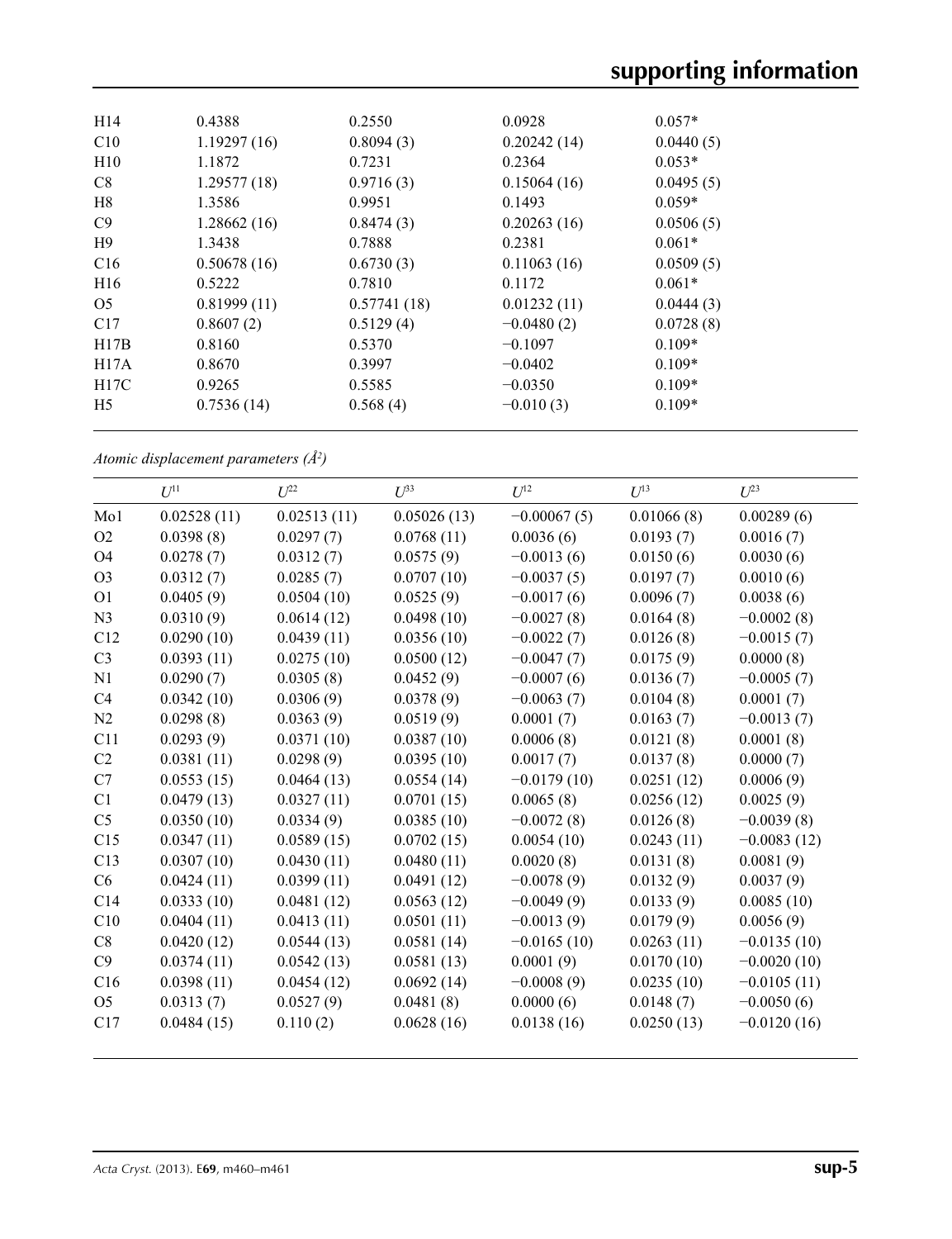*Geometric parameters (Å, º)*

| $Mol$ -Ol         | 1.6920(17)  | $C7 - H7$         | 0.9300      |
|-------------------|-------------|-------------------|-------------|
| $Mo1-O2$          | 1.7009(14)  | Cl—H1B            | 0.9600      |
| $Mo1 - O3$        | 1.9471(13)  | $Cl-H1C$          | 0.9600      |
| $Mo1 - O4$        | 1.9950(13)  | $Cl-H1A$          | 0.9600      |
| $Mo1-N1$          | 2.2422(16)  | $C5 - C10$        | 1.384(3)    |
| $Mo1 - O5$        | 2.3656(16)  | $C5-C6$           | 1.393(3)    |
| $O4 - C11$        | 1.326(2)    | $C15 - C16$       | 1.374(3)    |
| $O3 - C4$         | 1.328(2)    | $C15 - H15$       | 0.9300      |
| $N3 - C14$        | 1.327(3)    | $C13 - C14$       | 1.380(3)    |
| $N3 - C15$        | 1.335(3)    | $C13 - H13$       | 0.9300      |
| $C12 - C13$       | 1.380(3)    | $C6 - H6$         | 0.9300      |
| $C12 - C16$       | 1.388(3)    | $C14 - H14$       | 0.9300      |
| $C12-C11$         | 1.479(3)    | $C10 - C9$        | 1.377(3)    |
| $C3-C4$           | 1.350(3)    | $C10 - H10$       | 0.9300      |
| $C3-C2$           | 1.435(3)    | $C8-C9$           | 1.374(3)    |
| $C3-H3$           | 0.9300      | $C8 - H8$         | 0.9300      |
| $N1 - C2$         | 1.300(2)    | $C9 - H9$         | 0.9300      |
| $N1 - N2$         | 1.399(2)    | $C16 - H16$       | 0.9300      |
| $C4 - C5$         | 1.483(3)    | $O5 - C17$        | 1.420(3)    |
| $N2 - C11$        | 1.287(3)    | $O5 - H5$         | 0.875(19)   |
| $C2-C1$           | 1.500(3)    | $C17 - H17B$      | 0.9600      |
| $C7-C8$           | 1.376(4)    | $C17 - H17A$      | 0.9600      |
| $C7-C6$           | 1.385(3)    | C17-H17C          | 0.9600      |
| $O1 - Mo1 - O2$   | 105.20(8)   | $C2-C1-H1C$       | 109.5       |
| $O1 - Mo1 - O3$   | 99.45 (7)   | $H1B - C1 - H1C$  | 109.5       |
| $O2 - Mo1 - O3$   | 100.85(6)   | $C2-C1-H1A$       | 109.5       |
| $O1 - Mo1 - O4$   | 97.42(7)    | $H1B - C1 - H1A$  | 109.5       |
| $O2 - Mo1 - O4$   | 98.30(6)    | $H1C - C1 - H1A$  | 109.5       |
| $O3 - Mo1 - O4$   | 150.09(6)   | $C10-C5-C6$       | 118.60 (18) |
| $O1 - Mo1 - N1$   | 96.08(7)    | $C10-C5-C4$       | 119.98 (18) |
| $O2 - Mo1 - N1$   | 157.85(7)   | $C6-C5-C4$        | 121.40(18)  |
| $O3 - Mo1 - N1$   | 81.31(5)    | N3-C15-C16        | 123.5(2)    |
| $O4 - Mo1 - N1$   | 72.46(6)    | $N3 - C15 - H15$  | 118.2       |
| $O1 - Mo1 - O5$   | 171.01(7)   | $C16 - C15 - H15$ | 118.2       |
| $O2 - Mo1 - O5$   | 83.52(7)    | $C12-C13-C14$     | 118.8(2)    |
| $O3 - Mo1 - O5$   | 80.76(6)    | $C12-C13-H13$     | 120.6       |
| $O4 - Mo1 - O5$   | 78.81 (6)   | $C14 - C13 - H13$ | 120.6       |
| $N1 - Mo1 - O5$   | 75.02(6)    | $C7 - C6 - C5$    | 120.0(2)    |
| $C11 - O4 - Mo1$  | 118.97(12)  | $C7-C6-H6$        | 120.0       |
| $C4 - O3 - Mo1$   | 136.06(13)  | $C5-C6-H6$        | 120.0       |
| $C14 - N3 - C15$  | 117.08(19)  | $N3 - C14 - C13$  | 123.6(2)    |
| $C13-C12-C16$     | 118.05 (19) | $N3 - C14 - H14$  | 118.2       |
| $C13 - C12 - C11$ | 121.02(18)  | $C13 - C14 - H14$ | 118.2       |
| $C16 - C12 - C11$ | 120.77(18)  | $C9 - C10 - C5$   | 121.0(2)    |
| $C4-C3-C2$        | 126.36(17)  | $C9 - C10 - H10$  | 119.5       |